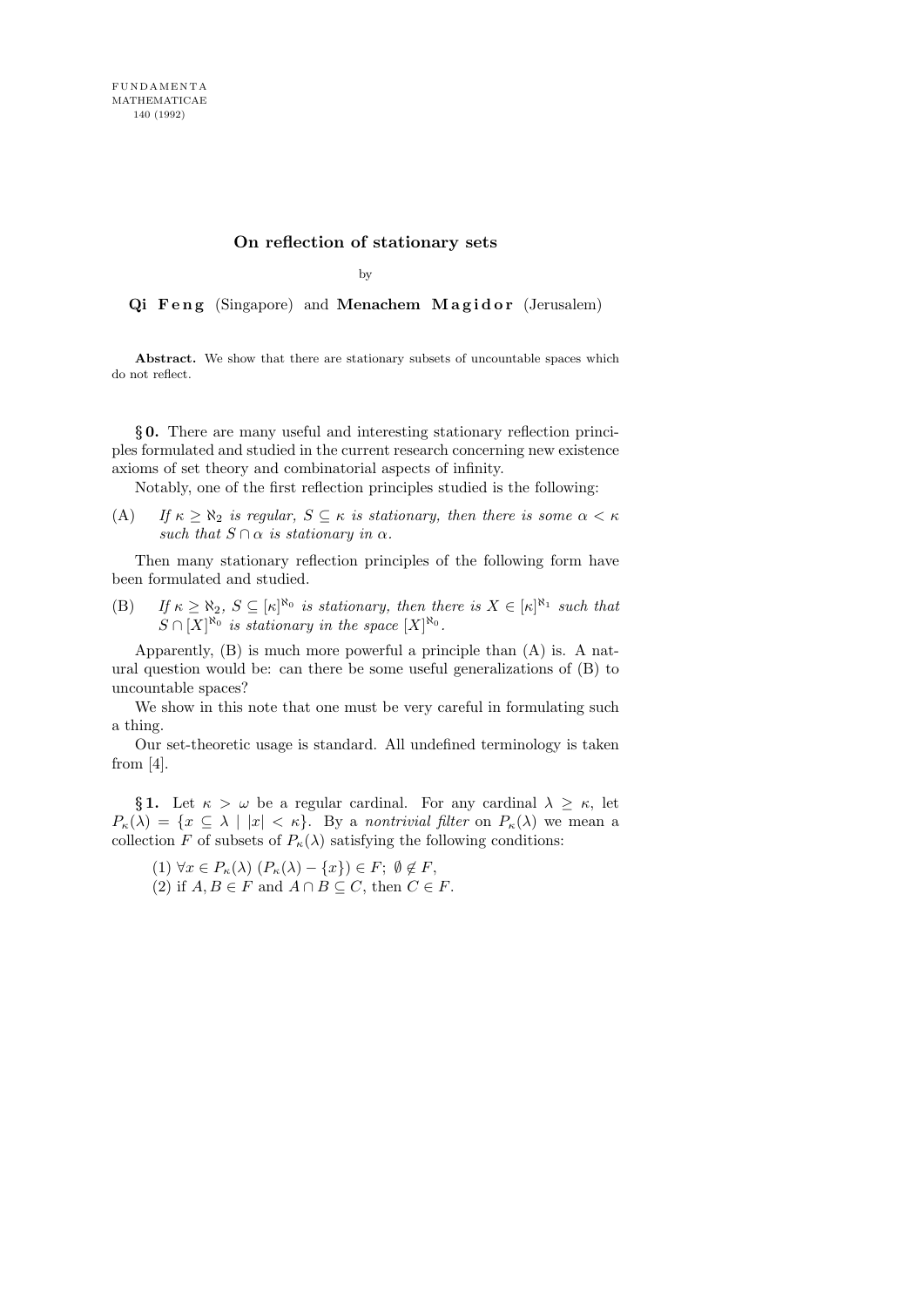Unless otherwise specified, all filters are assumed to be nontrivial.

A filter F on  $P_{\kappa}(\lambda)$  is  $\kappa$ -complete if F is closed under intersections of less than  $\kappa$  many of its members. F is normal if F is closed under diagonal intersections, i.e., whenever  $\langle A_{\alpha} | \alpha \langle \lambda \rangle$  is a sequence from F, then

$$
\triangle A_{\alpha} = \{ x \in P_{\kappa}(\lambda) \mid \forall \alpha \in x \ x \in A_{\alpha} \} \in F.
$$

If F is a filter on  $P_{\kappa}(\lambda)$ , we denote by  $F^+$  all F-positive sets, i.e.,

$$
F^+ = \{ A \subseteq P_\kappa(\lambda) \mid \forall C \in F \ A \cap C \neq \emptyset \}.
$$

Then a filter F is normal if and only if for each  $A \in F^+$  and for every choice function f on A (i.e.,  $f(x) \in x$  for each  $x \in A$ ) there is a  $B \in F^+$  such that f is constant on  $B$ .

A filter F is fine if for each  $\alpha \in \lambda$  we have  $\{x \in P_{\kappa}(\lambda) \mid \alpha \in x\} \in F$ . Also a filter F is called an *ultrafilter* if  $F = F^+$ .

For a subset  $A \subseteq P_{\kappa}(\lambda)$ , A is directed if for any  $x, y \in A$ , there is some  $z \in A$  so that  $x \cup y \subseteq z$ ; A is  $\omega$ -directed if for any sequence  $\langle X_n : n < \omega \rangle$ from A, there is an  $X \in A$  such that  $\bigcup_{n<\omega} X_n \subseteq X$ ; A is unbounded if for each  $x \in P_{\kappa}(\lambda)$  there is  $y \in A$  so that  $x \subseteq y$ ; A is closed if for any directed subset  $D \subseteq A$  with  $|D| < \kappa$  we have  $\bigcup D \in A$ ; A is a *club* if A is both closed and unbounded.  $A \subseteq P_{\kappa}(\lambda)$  is *tight* if for each  $\omega$ -directed  $D \subseteq A$  if  $\omega < \text{cf}(|D|) \leq |D| < \kappa$  then  $\bigcup D \in A$ . It is well known that for a subset  $A \subseteq P_{\kappa}(\lambda)$  to be a club it is necessary and sufficient that A is unbounded and A is closed under unions of sequences of length less than  $\kappa$ . We say that  $S \subseteq P_{\kappa}(\lambda)$  is *stationary* if it has nonempty intersection with each club.

By a theorem of Jech [3], all the clubs generate a normal  $\kappa$ -complete fine filter on  $P_{\kappa}(\lambda)$ . We use F to denote the club filter on  $P_{\kappa}(\lambda)$ . Also let D denote the filter generated by the tight unbounded subsets. Then one can check that  $\mathbb D$  is a  $\kappa$ -complete filter extending the club filter.

Remark. If  $\kappa = \omega_2$ , then being tight unbounded is the same as being  $\omega_1$ -closed and unbounded (i.e., closed under unions of strictly increasing sequences of length  $\omega_1$ ). Also if  $cf(\lambda) \geq \omega_2$ , and  $A \subseteq P_{\omega_2}(\lambda)$  is defined so that for each  $x \in P_{\omega_2}(\lambda)$  we have  $x \in A$  if and only if the order type of x is a limit ordinal and x is  $\omega$ -closed, then A is a  $\omega_1$ -club.

The following theorem answers the question of Balogh [1] of whether a supercompact cardinal always assumes a strong form reflection.

THEOREM 1.1. Assume that  $\kappa$  is  $\lambda$ -supercompact with  $\lambda \geq \kappa$  regular (i.e., there is a  $\kappa$ -complete normal fine ultrafilter on  $P_{\kappa}(\lambda)$ ). Then for every stationary  $S \subseteq P_{\omega_1}(\lambda)$  and for every tight and unbounded  $A \subseteq P_{\kappa}(\lambda)$ , there is an  $X \in A$  such that  $S \cap P_{\omega_1}(X)$  is stationary in  $P_{\omega_1}(X)$ .

We are going to prove two lemmas which will give the theorem.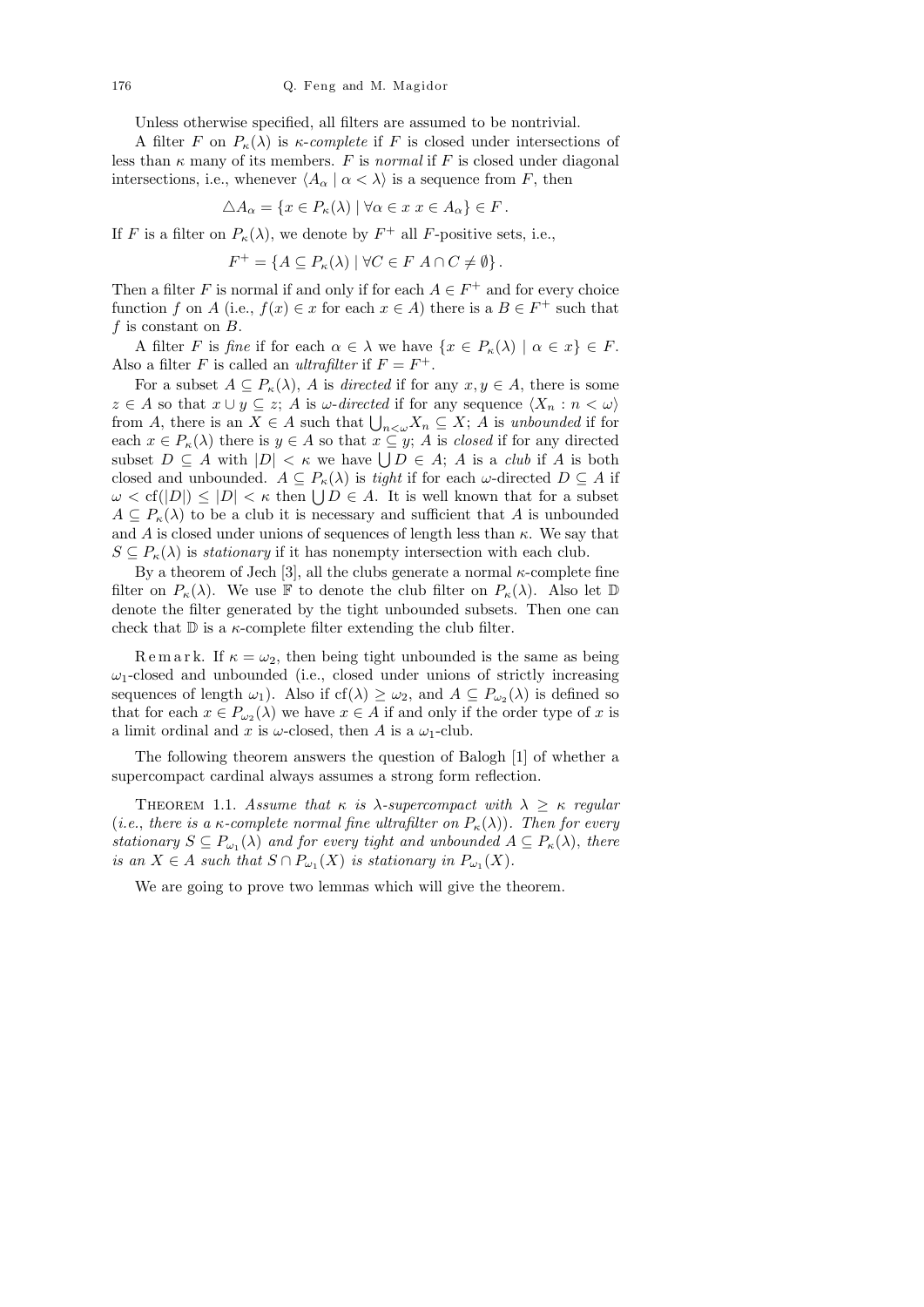LEMMA 1.1. Assume that  $\lambda \geq \kappa$  and  $\kappa$  is  $\lambda$ -supercompact. Let U be a  $\kappa$ -complete normal fine ultrafilter on  $P_{\kappa}(\lambda)$ . If  $S \subseteq P_{\omega_1}(\lambda)$  is stationary, then there is a set  $A \in U$  such that  $S \cap P_{\omega_1}(X)$  is stationary in  $P_{\omega_1}(X)$  for each  $X \in A$ .

P r o o f. Assume not. Let  $S \subseteq P_{\omega_1}(\lambda)$  be a counterexample. Then define  $A \subseteq P_{\kappa}(\lambda)$  to be the following set. For  $x \in P_{\kappa}(\lambda)$ , let  $x \in A$  if and only if  $S \cap [x]^\omega$  is nonstationary in  $[x]^\omega$ . It follows that  $A \in U$ .

For  $x \in A$ , fix a club  $C_x \subseteq [x]^\omega$  disjoint from S. Let

 $C = \{ y \in [\lambda]^\omega \mid \{ x \in A \mid y \in C_x \} \in U \}.$ 

CLAIM. C is a club in  $[\lambda]^{\omega}$ .

First notice the following fact, which follows from the normality and  $\aleph_1$ -completeness of U.

FACT. Let  $D \in U$  and let  $f: D \to [\lambda]^{\omega}$  be such that for each  $x \in D$  we have  $f(x) \subseteq x$ . Then for some  $D_0 \in U$ , f is constant on  $D_0$ .

To see that C is closed, let  $\langle y_n : n < \omega \rangle$  be from C such that  $y_n \subseteq y_{n+1}$ . Let  $D_n = \{x \in P_\kappa(\lambda) \mid y_n \in C_x\} \in U$ . Then  $D = \bigcap_{n < \omega} D_n$  is in U. Now for each  $x \in D$ , we have  $\forall n \langle \omega y_n \in C_x$ . Since each  $C_x$  is closed,  $\bigcup_{n<\omega} y_n \in C_x$ . Hence  $\bigcup_{n<\omega} y_n \in C$ .

To see that C is unbounded, let  $y_0 \in [\lambda]^\omega$ ; we need to find some  $y \in C$ such that  $y_0 \subseteq y$ .

Applying the above fact, we inductively define  $D_n \in U$ ,  $y_n$ ,  $f_n: D_n \to$  $[\lambda]^\omega$  so that  $\forall x \in D_n$   $f_n(x) \in C_x$ ,  $y_n \subseteq f_n(x)$  and  $\forall x \in D_{n+1}$   $f_n(x) = y_{n+1}$ . Let  $D = \bigcap_{n<\omega} D_n$ . Then for each  $x \in D$  we have  $y_0 \subseteq y = \bigcup_{n<\omega} y_n$  $\in C_x$ .

Since C is a club and S is stationary, let  $Y \in C \cap S$ . Then  $\{x \in A \mid$  $y \in C_x$   $\in U$  and  $\forall x \in A$   $C_x \cap S = \emptyset$ , a contradiction.

LEMMA 1.2. Assume that  $\lambda \geq \kappa$  is regular and  $\kappa$  is  $\lambda$ -supercompact. If U is a  $\kappa$ -complete normal fine ultrafilter on  $P_{\kappa}(\lambda)$ , then every tight and unbounded subset  $A \subseteq P_{\kappa}(\lambda)$  is in U.

P r o o f. Let U be a  $\kappa$ -complete normal fine ultrafilter on  $P_{\kappa}(\lambda)$ . Let  $j: V \to M$  be the canonical embedding, where M is the transitive collapse of  $V^{P_{\kappa}(\lambda)}/U$ . By the standard theory of supercompact cardinals [4], we have for each  $X \subseteq P_{\kappa}(\lambda),$ 

$$
X \in U \iff j''\lambda \in j(X).
$$

Let  $A \subseteq P_{\kappa}(\lambda)$  be tight and unbounded. We want to show that  $A \in U$ . Hence it suffices to show that  $j''\lambda \in j(A)$ .

Let  $D = \{j(p) | p \in A\}$ . By a theorem of Solovay, we have  $\lambda^{\leq \kappa} = \lambda$ . So  $\lambda = |D| < j(\kappa)$ . By the closure property of M, we find that  $D \in M$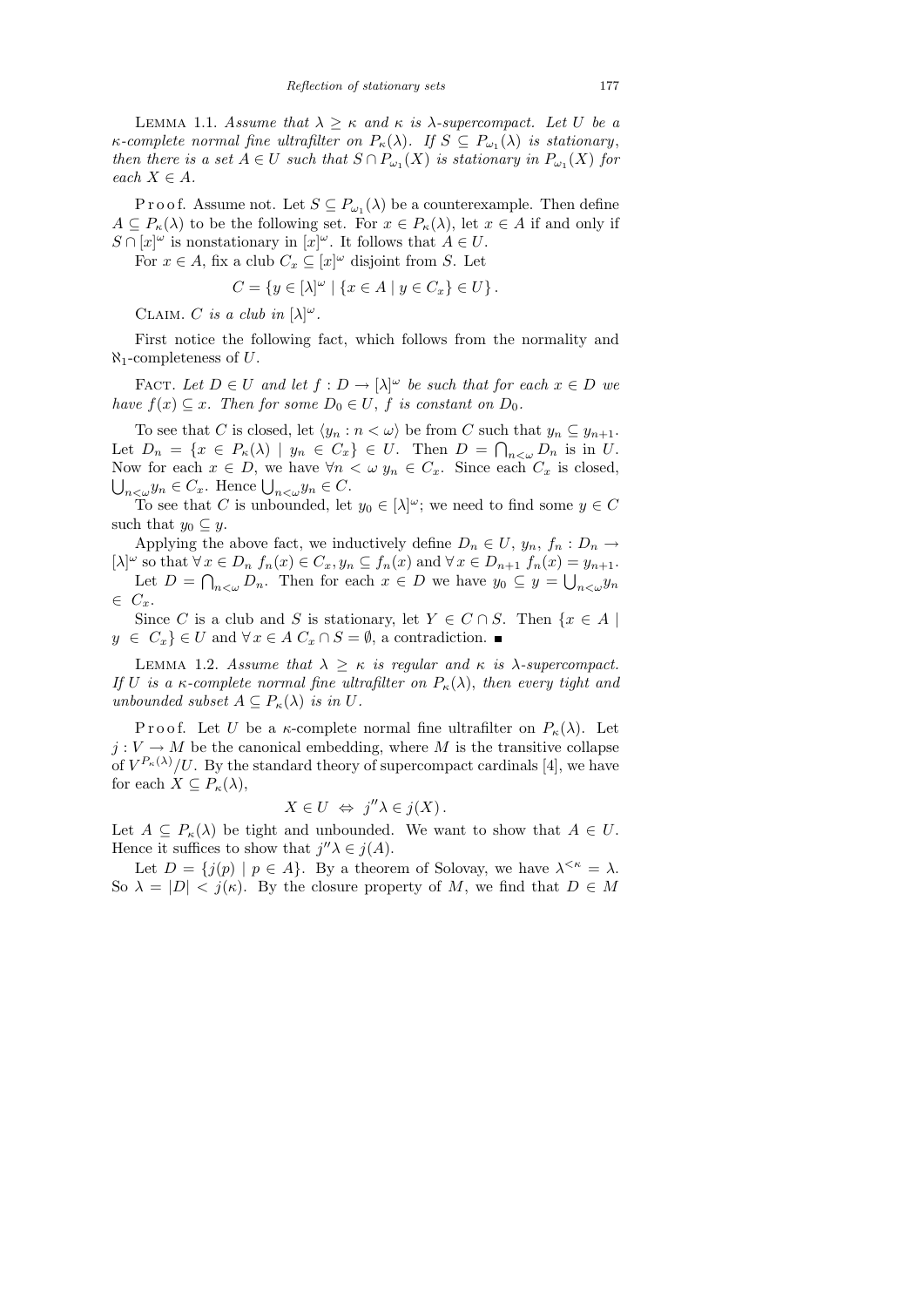and M thinks that D is  $\omega$ -directed and  $i(A)$  is tight and unbounded. So  $\bigcup D \in j(A)$ . Therefore,  $j''\lambda \in j(A)$  since  $j''\lambda = \bigcup D$ .

§ 2. It is known that the following reflection principle is consistent and has large cardinal aspects.

Suppose  $\kappa \geq \omega_2$  and  $S \subseteq [H_{\kappa}]^{\omega}$  is stationary. Then there is an  $X \in$  $[H_{\kappa}]^{\aleph_1}$  such that  $\omega_1 \subseteq X$  and  $S \cap [X]^{\omega}$  is stationary in  $[X]^{\omega}$ , where  $H_{\kappa} =$  $\{X \mid |TC(\{X\})| < \kappa\}.$ 

A natural question would be whether we could have a similar principle for the uncountable space, i.e., could the following be consistent:

If  $\kappa \geq \omega_3$  and  $S \subseteq [H_\kappa]^{\aleph_1}$  is stationary, then there is an  $X \in [H_\kappa]^{\aleph_2}$ such that  $\omega_2 \subseteq X$  and  $S \cap [H_{\kappa}]^{\aleph_1}$  is stationary in  $[X]^{\aleph_1}$ .

Since  $\omega_1$ -closed forcing might kill stationary sets of the uncountable space, one obvious way to show the consistency does not go through. It turns out this is not simply a technique problem. We show that this simply cannot be done, i.e., the statement stated above is really false for sufficiently large  $\kappa$ .

THEOREM 2.1. If  $\kappa \geq (2^{\aleph_2})^{++}$  is regular, then there exists a stationary  $S \subseteq [H_{\kappa}]^{\aleph_1}$  such that for any  $X \in [H_{\kappa}]^{\aleph_2}$ ,  $\omega_2 \subseteq X$  implies that  $S \cap [X]^{\aleph_1}$  is not stationary in  $[X]^{\aleph_1}$ .

Proof. Toward a contradiction, assume otherwise. Let  $\kappa$  be a counterexample. Then for any stationary  $S \subseteq [H_{\kappa}]^{\aleph_1}$  there is an  $X \in [H_{\kappa}]^{\aleph_2}$ such that  $\omega_2 \subseteq X$  and  $S \cap [X]^{\aleph_1}$  is stationary in  $[X]^{\aleph_1}$ .

CLAIM 1. The nonstationary ideal  $\text{NS}_{\omega_2}$  has the following property:

(\*) for any stationary  $T \subseteq \omega_2$  and for any sequence  $\langle A_\alpha | \alpha \in \omega_1 \rangle$  of maximal antichains below T mod  $\text{NS}_{\omega_2}$ , letting  $A_{\alpha} = \{X^{\alpha}_{\beta} \mid \beta < \lambda_{\alpha}\}\$ for  $\alpha < \omega_1$ , there is a stationary  $S \subseteq T$  such that for each  $\alpha < \omega_1$  the  $\text{Set } A_{\alpha} | S = \{ X_{\beta}^{\alpha} \cap S \mid \beta < \lambda_{\alpha} \}$  has cardinality at most  $\aleph_2$ .

To see (\*), let  $T, \langle A_\alpha | \alpha < \omega_1 \rangle$  be given. Consider the following set:

$$
S = \{ N \in [H_{\kappa}]^{\aleph_1} \mid \forall \alpha < \omega_1 \exists \beta \in N \ N \cap \omega_2 \in X^{\alpha}_{\beta} \}.
$$

FACT 0. S is stationary in  $[H_{\kappa}]^{\aleph_1}$ .

It will suffice to prove that  $S$  is weakly stationary, i.e., for any  $f$ :  $[H_{\kappa}]^{<\omega} \to H_{\kappa}$ , there is an  $N \in S$  such that for each  $e \in [N]^{<\omega}$ ,  $f(e) \in N$ . Let  $f: [H_{\kappa}]^{\lt}\omega \to H_{\kappa}$  and  $f_n = f|[H_{\kappa}]^n$ . Let

$$
\mathbb{H} = \langle H_{\kappa}, \in, f_n, \ldots \rangle_{n < \omega}.
$$

SUBCLAIM. For each  $\alpha < \omega_1$  there is a club  $C_{\alpha} \subseteq [H_{\kappa}]^{\aleph_1}$  such that

 $(1) \forall N \in C_{\alpha} N \prec \mathbb{H}$ ; and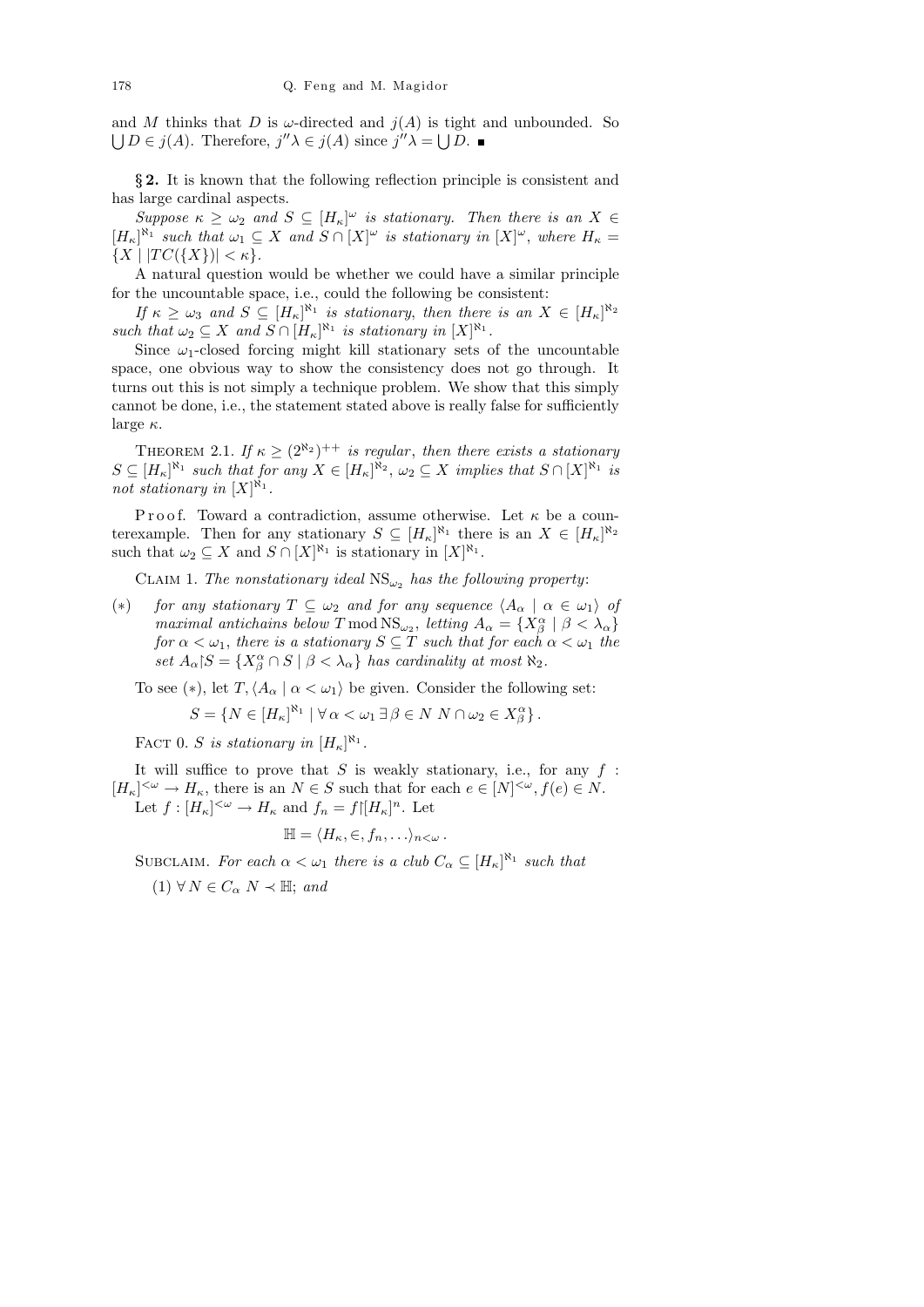$(2) \forall N \in C_{\alpha} N \cap \omega_2 \in T \Rightarrow \exists \beta N \cap \omega_2 \in X_{\beta}^{\alpha} \& \text{Sk}^{\mathbb{H}}(N \cup {\beta}) \cap \omega_2 =$  $N \cap \omega_2$ .

Assuming the subclaim, we show that there is an  $N \in S$  which is closed under f. Let  $D = \bigcap_{\alpha \leq \omega_1} D_\alpha$ . Then D is a club. By a lemma of Foreman, Magidor and Shelah  $\left[2\right]$ , for some expansion  $\mathbb{H}'$  of  $\mathbb{H}$ , we have that for any  $N \prec \mathbb{H}'$  if  $|N| = \aleph_1$  then for each  $\alpha < \omega_1$ ,  $N \cap \omega_2 \in T$  implies there is  $\beta$ such that  $N \cap \omega_2 \in X_\beta^\alpha$  and  $\text{Sk}^{\mathbb{H}'}(N \cup {\beta}) \cap \omega_2 = N \cap \omega_2$ . Now use a simple induction on  $\alpha < \omega_1$  to build an  $N \in S$  so that  $f''[N]^{< \omega} \subseteq N$ .

Now we proceed to show the subclaim.

Assume otherwise. Let  $\alpha < \omega_1$  be a counterexample. Let  $S_1$  be a witness. That is,  $S_1$  is stationary such that for each  $X \in S_1$  we have  $X \prec \mathbb{H}$  and  $X \cap \omega_2 \in T$  and for each  $\beta \prec \lambda_\alpha$  if  $X \cap \omega_2 \in X_\beta^\alpha$  then  $\operatorname{Sk}^{\mathbb{H}}(X \cup \{\beta\}) \cap \omega_2 \neq X \cap \omega_2.$ 

By our assumption, let  $A \in [H_{\kappa}]^{\aleph_2}$ ,  $\omega_2 \subseteq A$ ,  $A \prec \mathbb{H}$  be such that  $S_1 \cap [A]^{\aleph_1}$  is stationary. Write  $A = \bigcup_{\gamma < \omega_2} N_{\gamma}$  as the union of an elementary chain of submodels  $N_{\gamma} \prec A$  with  $|N_{\gamma}| = \aleph_1$ . Then  $T_1 = \{N_{\gamma} \cap \omega_2 \mid N_{\gamma} \in S_1\}$ is stationary in  $\omega_2$ , and  $C_1 = \{N_\gamma \mid \gamma < \omega_2\}$  is a club.

First, if  $\beta \in A$  then  $T_1 \cap X_\beta^\alpha$  is nonstationary. Let  $\beta \in A$ . Then there is a  $\gamma < \omega_2$  so that for each  $\eta \geq \gamma, \beta \in N_\eta$ . Notice that for each such  $\eta$ , if  $N_{\eta} \cap \omega_2 \in T_1$  then  $\text{Sk}^{\mathbb{H}}(N_{\eta} \cup {\{\beta\}}) \cap \omega_2 = N_{\eta} \cap \omega_2$ , which implies that  $N_{\eta} \cap \omega_2 \notin X_{\beta}^{\alpha}$ . Hence  $T_1 \cap X_{\beta}^{\alpha}$  is bounded.

Since  $T_1 \subseteq T$  is stationary, there is some  $\beta \notin A$  such that  $T_1 \cap X^{\alpha}_{\beta}$ is stationary. Denote this set by  $T_2$ . Let  $Y = \text{Sk}^{\mathbb{H}}(A \cup \{\beta\})$  and  $N'_{\gamma} =$  $\operatorname{Sk}^{\mathbb{H}}(N_{\gamma}\cup\{\beta\})$ . Then  $C_2 = \{N'_{\gamma}\cap\omega_2 \mid \gamma<\omega_2\}$  is a club. So  $T_2\cap C_1\cap C_2 \neq \emptyset$ .

Let  $N_{\gamma} \cap \omega_2$  be in the intersection. Then  $N'_{\gamma} \cap \omega_2 = N_{\gamma} \cap \omega_2$ . But this is a contradiction since  $N_{\gamma} \cap \omega_2 \in X^{\alpha}_{\beta}$  and  $N_{\gamma} \in S_1$ .

This finishes the proof of the subclaim.

To finish the proof of the claim, let  $X \in [H_{\kappa}]^{\aleph_2}$  be such that  $\omega_2 \subseteq X$ ,  $X \prec H_{\kappa}$  and  $S \cap [X]^{\aleph_1}$  is stationary in  $[X]^{\aleph_1}$ . Write X as a union of  $\aleph_2$  many elementary submodels  $N_{\gamma}$  of size  $\aleph_1$ . Then  $S_0 = \{N_{\gamma} \cap \omega_2 \mid \gamma < \omega_2, N_{\gamma} \in S\}$ is stationary in  $\omega_2$ . Since  $N \cap \omega_2 \in S_0$  implies that for each  $\alpha < \omega_1$  there is some  $\beta \in X$  such that  $N \cap \omega_2 \in X_\beta^\alpha$ , it follows immediately that for each  $\alpha < \omega_1$  the set  $A_\alpha | S_0$  has cardinality at most  $\aleph_2$ .

This finishes the proof of the claim.

To get a contradiction, we are now going to show that the nonstationary ideal on  $\omega_2$  does not have the property  $(*)$ .

CLAIM 2. The nonstationary ideal  $\text{NS}_{\omega_2}$  on  $\omega_2$  does not have the proper $ty(*).$ 

Assume that  $\text{NS}_{\omega_2}$  does have the property (\*). Let  $\mathbb{B} = P(\omega_2) / \text{NS}_{\omega_2}$ .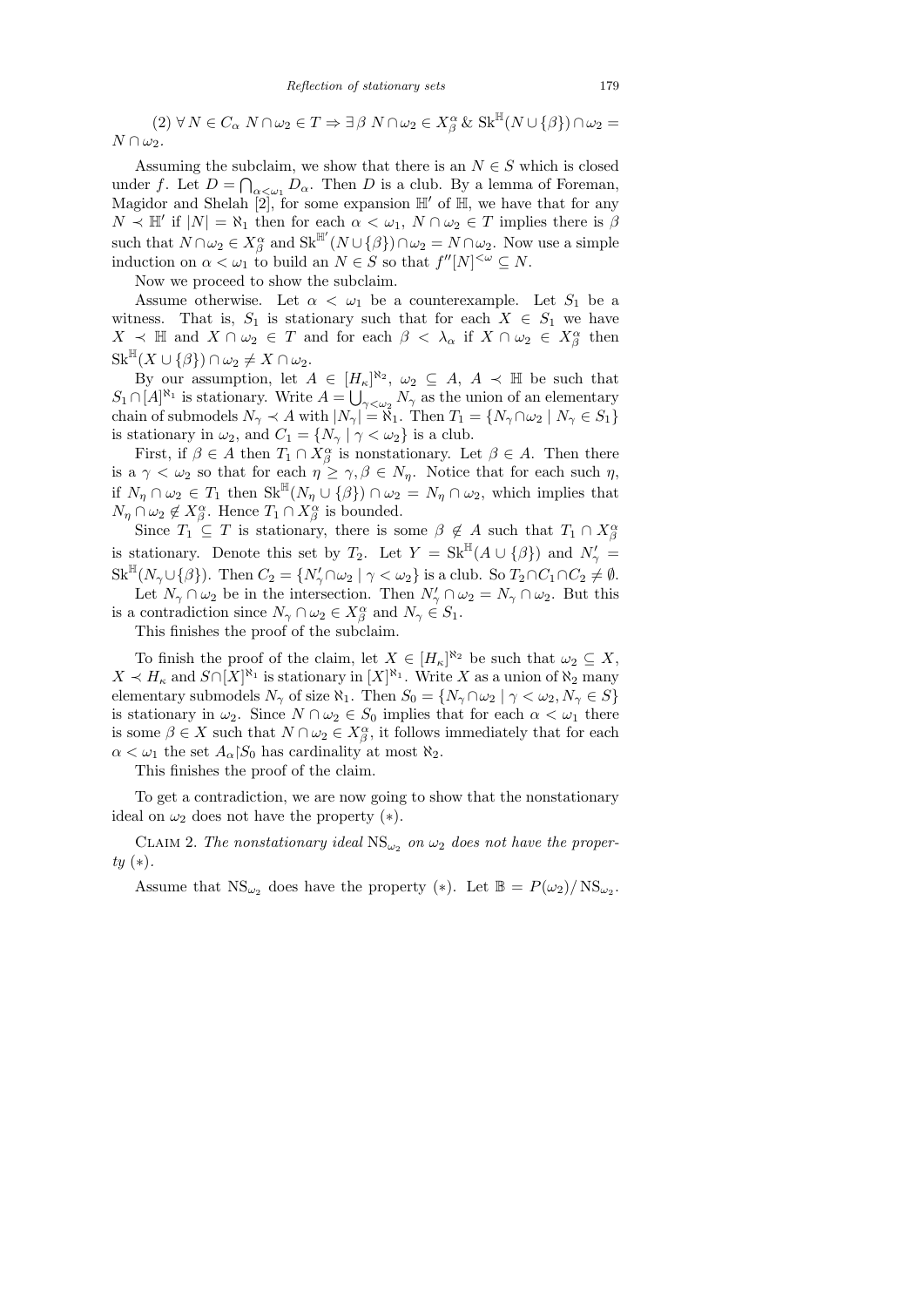Let  $G \subseteq \mathbb{B}$  be a generic ultrafilter over V. In  $V[G]$  we can define the generic ultrapower  $\mathrm{Ult}_G(V)$ .

FACT 1. The generic ultrapower contains all the reals in the forcing extension, i.e.,  $P(\omega)^{V[G]} \subseteq \text{Ult}_G(V)$ .

To see this, let  $a \in P(\omega) \cap V[G]$ . Let  $\hat{a}$  be a B-name for the real. For  $n < \omega$ , let  $A'_n = \{ X \in \mathbb{B} \mid X \mid n \in \hat{a} \vee X \mid n \notin \hat{a} \}$ . Let  $A_n = \{ X_\beta^n \mid \beta < \lambda_n \}$ be a maximal antichain in  $A'_n$ . Let  $S \in G$  be stationary such that  $(*)$  holds for the sequence  $\langle A_n : n < \omega \rangle$ . Let  $A_n | S = {\overline{X_\beta^n} \mid \beta < \omega_2}$  be disjoint such that  $\overline{X}_{\beta}^{n} \subseteq S$ . Let  $T_{n} = \bigcup \{ \overline{X}_{\beta}^{n} \mid \overline{X}_{\beta}^{n} \vdash n \in \widehat{a} \}$ . Then  $n \in a \Leftrightarrow T_{n} \in G$ . Let  $B = \langle T \rangle : n \leq \langle x \rangle$ . Then we have  $B = \langle T_n : n < \omega \rangle$ . Then we have

$$
a = \{ n \mid \omega_2 \in j(B)_n \} \in \text{Ult}_G(V),
$$

where  $j: V \to \text{Ult}_G(V)$  is the generic elementary embedding in  $V[G]$ .

FACT 2. The generic ultrapower is well-founded.

Otherwise, let  $\langle f_n : n \langle \omega \rangle$  be a sequence of names forced to be a decreasing sequence of ordinals in the generic ultrapower. Let  $A_n = \{X_\alpha^n \mid$  $\alpha < \lambda_n$ } be a maximal antichain and let  $\langle f^n_\alpha | \alpha < \lambda_n \rangle$  be a sequence of functions in V so that  $X_{\alpha}^{n} \Vdash f_{\alpha}^{n} = f_{n}$ .

Applying (\*) we get a stationary S such that for each  $n < \omega$  the set  $A_n \upharpoonright S$  has cardinality at most  $\aleph_2$  in V. Now piecing together appropriate functions, we get a sequence  $\langle g_n : n \langle \omega \rangle$  of functions in V such that  $dom(g_n) = S$  and  $S \vdash g_n = f_n$ , for each  $n < \omega$ . Then for almost all  $\alpha \in S$ we have  $g_{n+1}(\alpha) < g_n(\alpha)$  for all  $n < \omega$ . This is a contradiction.

It follows from the two facts that forcing with  $\mathbb B$  preserves  $\aleph_1$ .

FACT 3. Forcing with  $\mathbb B$  preserves  $\aleph_3$ .

If not, let  $T \subseteq \omega_2$  be stationary. Let f be a name such that

$$
T \Vdash f : \omega_1 \xrightarrow{\text{onto}} \omega_3.
$$

For  $\alpha < \omega_1$ , let  $A_\alpha$  be a maximal antichain below T deciding all the possible values of  $f(\alpha)$ . By  $(*)$ , let  $S \subseteq T$  be stationary such that for each  $\alpha < \omega_1$  the set  $A_{\alpha}$  S has cardinality at most  $\aleph_2$ . Then  $S \vdash f$  is bounded, a contradiction.

Therefore, forcing with B preserves both  $\aleph_1$  and  $\aleph_3$ . But there is a condition which forces the cofinality of  $\omega_2$  to be changed to  $\omega$ , i.e.,  $T =$  $\{\alpha < \omega_2 \mid cf(\alpha) = \omega\}.$ 

Now we have a contradiction to the following lemma due to Shelah.

LEMMA (Shelah). If forcing with  $\mathbb P$  preserves  $\omega_1$  and changes the cofinality of  $\omega_2$  to  $\omega$ , then  $\aleph_3$  must be collapsed.